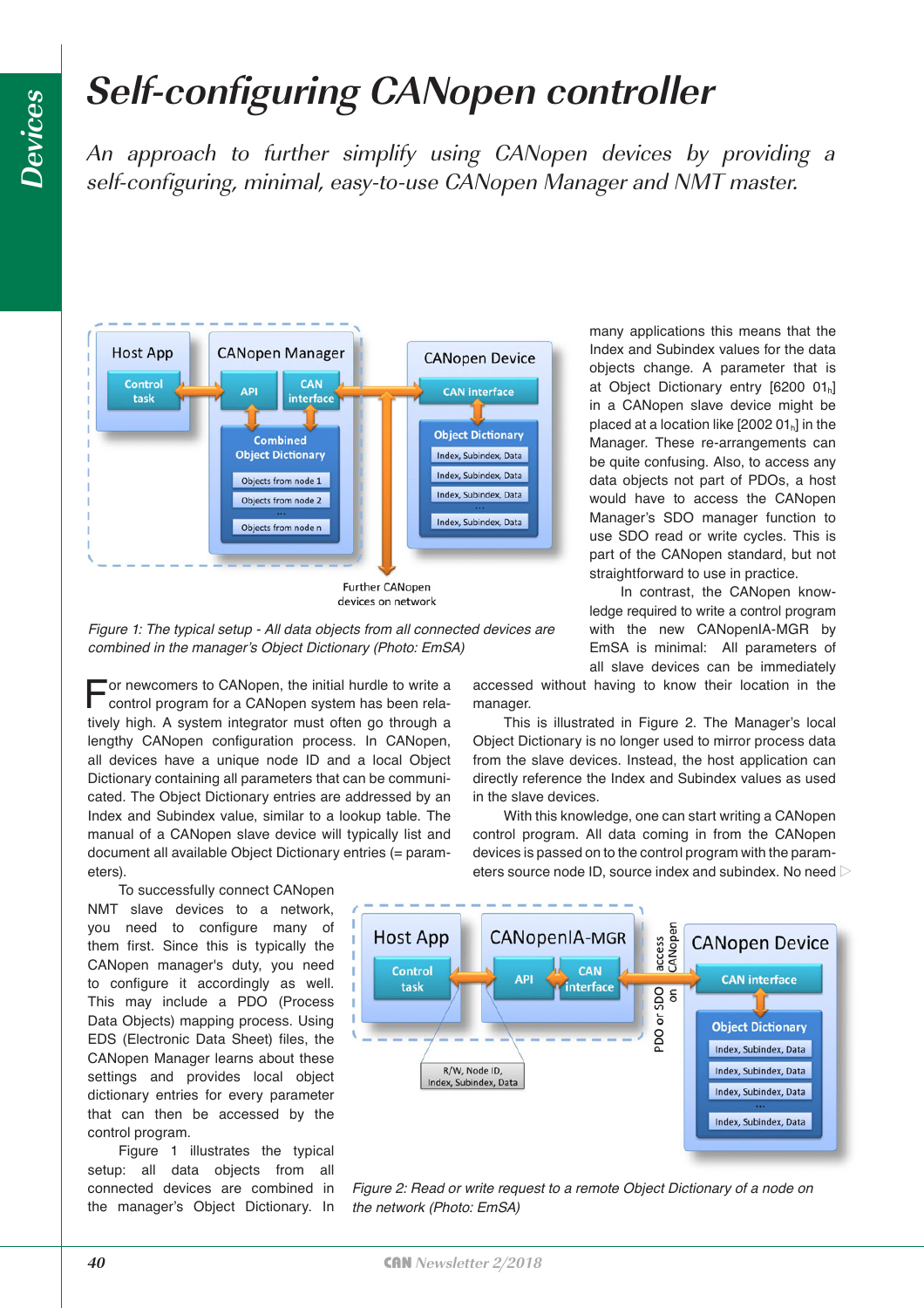

*Figure 3: Stand-alone versions of the CANopen Manager communicated to the host via UART (Photo: EmSA)*

to consider any "mapping", just receive the data along with the information from which node it comes and which parameter it is. The same concept is used for sending data to the CANopen devices. The control program simply passes the destination node ID and the destination Index and Subindex with the data on to the CANopenIA-MGR process. The CANopenIA-MGR then decides automatically which communication method (for those who know these details: PDO or SDO) is best used to transmit the data.

A generic read and write from the host to all slaves is also possible at all times. All parameters transmitted through PDOs are locally buffered whereas for those not in PDOs, the manager automatically creates the necessary SDO read or write access to the slave devices. This selfconfiguring CANopen controller scans the network on every power-up to learn all PDO mappings from all slave devices. While this adds a delay of a few seconds on every power-up, this ensures that the controller always makes sure that its internal PDO configuration matches the devices connected to the network.

It also informs the host application about important system events. These include Bootup of nodes, Heartbeat activation or loss, Emergency messages and others. It keeps a local copy of each identification object, so device type and vendor ID can be quickly accessed without generating additional traffic on the CANopen network.

The self-configuring CANopen controller is currently available as a library or dedicated hardware: as a Windows DLL (Dynamic Link Library) for PCAN interfaces from Peak System or as CANgineberry, an active CAN/CANopen module for the Raspberry Pi or other embedded host computers.

The CANgineberry addresses the shortcomings of many "CAN shields" that are passive, have no own intelligence, and require the host computer to handle all CAN communication message by message. In worst case, a CAN system can have more than ten thousand individual messages per second. Sometimes the real-time requirements are below 10 ms for some responses which is difficult to achieve with a Linux or Windows based host and a passive approach. The communication to the host system uses a regular serial channel (TTL-UART), so no special driver is required as UART support is typically part of all operating systems. The CANopenIA-MGR firmware

is included with the CANgineberry delivery and can handle up to 32 CANopen devices.

The CANopen Controller Library for PCAN interfaces of Peak-System can handle up to 127 devices. It is a Windows DLL and therefore the timing accuracy and response time greatly depends on the host system and its tasks. However, there are many CANopen control applications where occasional delays of a few tens of milliseconds are perfectly acceptable. Programming examples are provided for C++ and Javascript, examples for other programming languages are available upon request.

**Author**

Olaf Pfeiffer EmSA (Embedded Systems Academy) [info@esacademy.com](mailto:info@esacademy.com) [www.esacademy.de](http://www.esacademy.de)

**Devices**